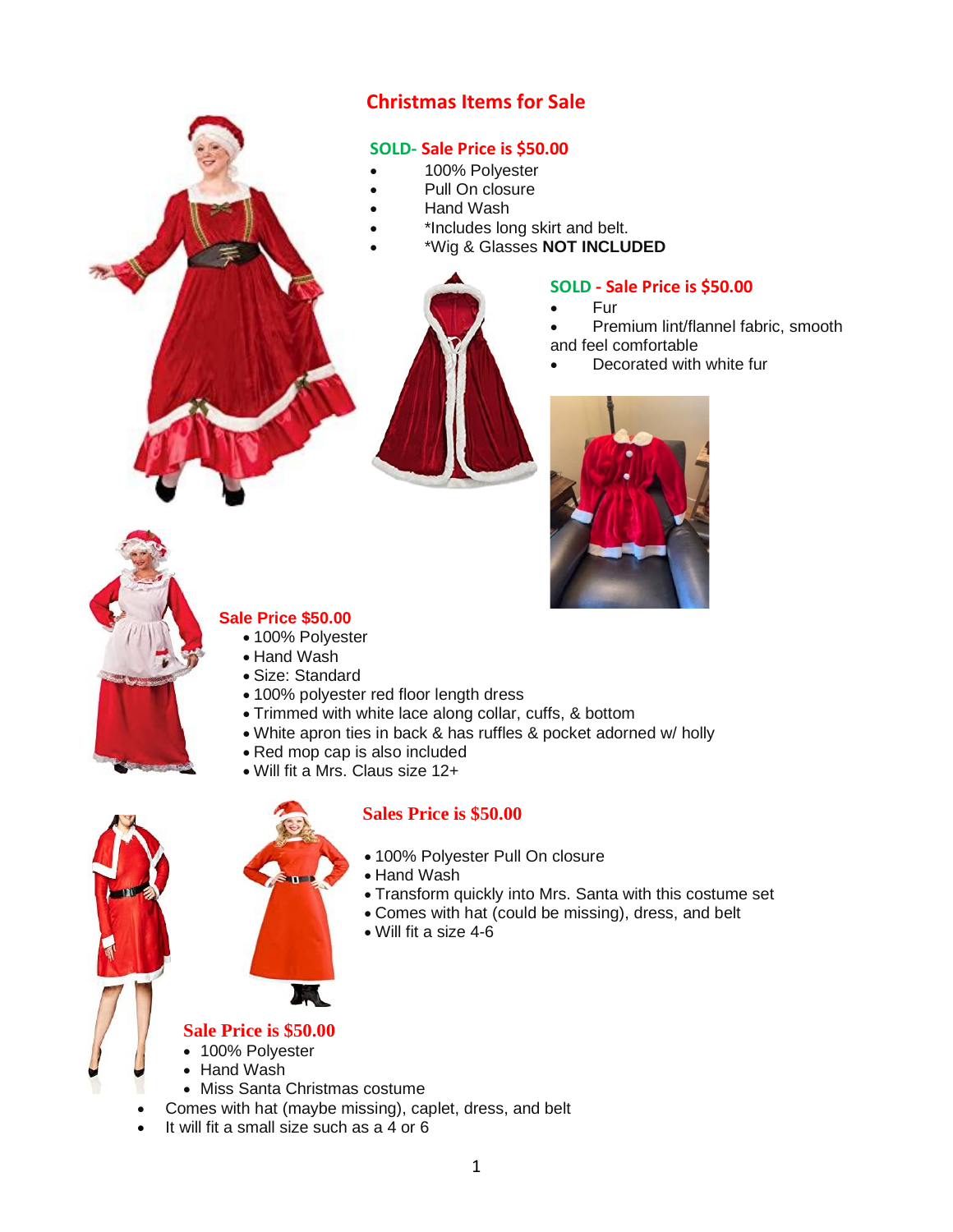### **White Fur for sale: Things that you can do with that.**

Some examples of what you can do with fur.

- 1. Replace your old worn fur with a new piece
- 2. Mrs. Claus can shawl made
- 3. Mrs. Claus can have a simple cap made
- 4. Mrs. Claus can have hand muffs made



Fur for sale \$10.00 per meter (Approx 4-5 meters required to change the fur). Or ask a sewing person as it depends on your size. Upgrade your current Santa Suit as a  $2<sup>nd</sup>$  suit by replacing the fur. Save yourself some money from purchasing a second back up suit.



- Boot cuffs for Santa's
- Mrs. Claus Hand cuffs
- Mrs. Claus shawl

### **Sale Price is \$35.00**

- 80% Polyester
- Hook & Eye closure
- **One Size Fits for Most Adult Men**
- $\overline{\mathcal{O}}$  Eco-Friendly Fabric, soft, slightly elastic and comfortable to wear. Internal filler is sponge.

•  $\bigcirc$  Light weight, about 300g. Put it on, which will not increase the burden on the body, and give your Santa a "bowl full of jelly" look

• Easy to wear: Hang neck design with an Velcro on the back. An elastic strap to fit around your waist, give you a perfect Santa Claus Stomach



This particular Santa Belly is \$25 as marked on the package. Does not include the Santa Beard.